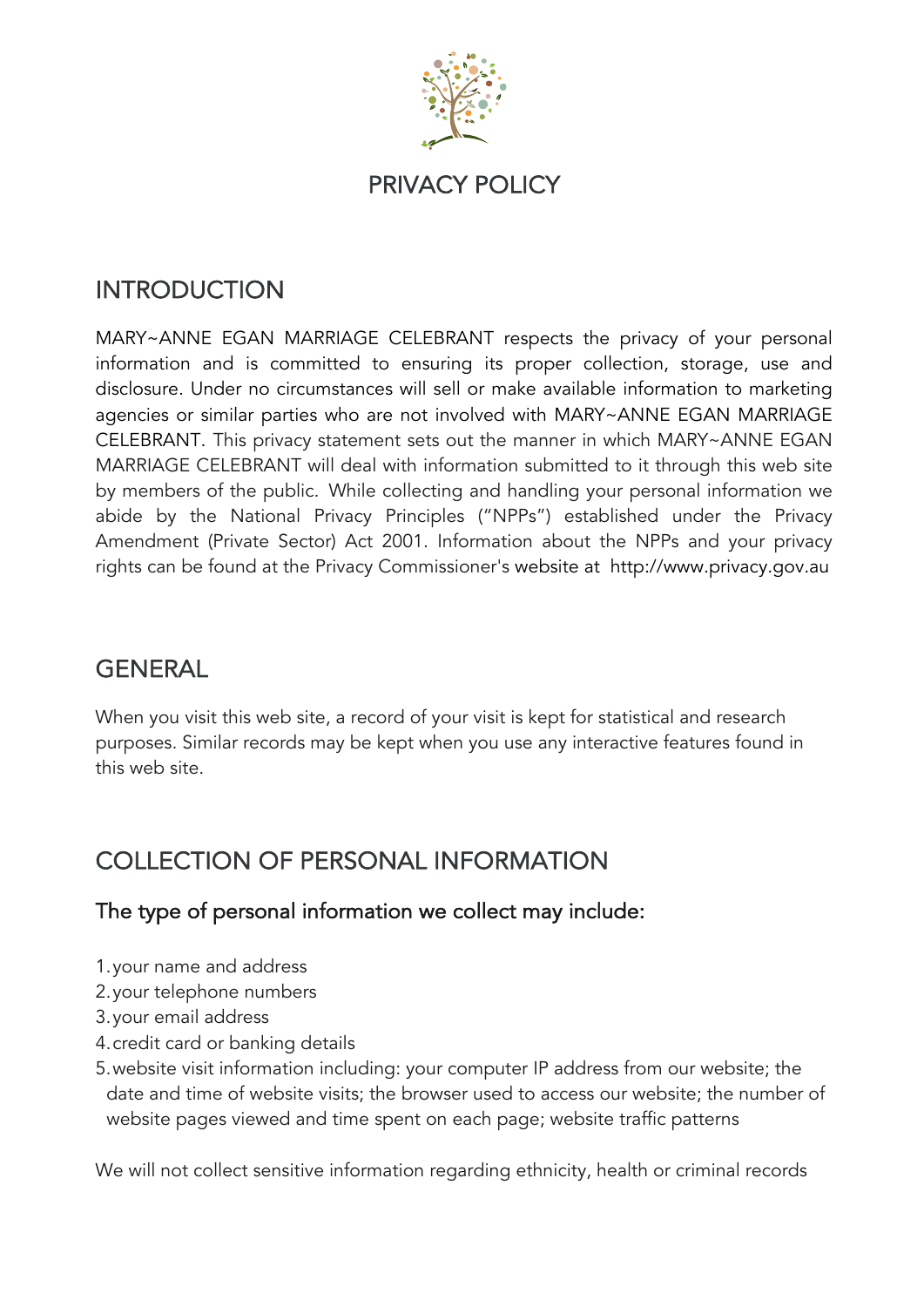#### We may collect your personal information in these ways:

- 1. in any discussions we have with you whether in person or by telephone
- 2. through our website or email server
- 3. through customer feedback and survey forms

#### With your consent we may use the information you provide:

- 1. to arrange for provision of services
- 2. to send you information and updates about new products, services or promotions
- 3. to compose diagnostic and statistical information for our computer network
- 4. to evaluate and improve the effectiveness of our website

## THIRD PARTY

The information you provide will not be released to any third party without your consent which may be given during the registration process, or at any time afterwards, unless MARY~ANNE EGAN MARRIAGE CELEBRANT is compelled to do so by law.

There may be links that will let you leave the Site. The use of information and/or privacy provided by the operator of a linked site as to any information you provide in accessing a linked site is in no way subject to this Privacy Policy. MARY~ANNE EGAN MARRIAGE CELEBRANT takes no responsibility for any privacy policies or practices of any web sites accessible from the site, whether or not such practices conform to privacy policies of those sites.

### ACCESS + CORRECTION

If you become aware or believe at any time that information we hold about you is inaccurate, incomplete or outdated, you may contact us by any of the methods set out below and provide us with evidence of the inaccuracy and if we agree that the information requires correcting we will take all reasonable steps to correct the information.

In most cases, you are entitled to access your personal information. We will try to respond to any request for access within four weeks, depending on the complexity of the information or the request. Under the NPPs, access can be denied in certain circumstances; we will give you our reasons for denying access if we do so. If the request is complex or time consuming, we may charge a fee for giving you access.